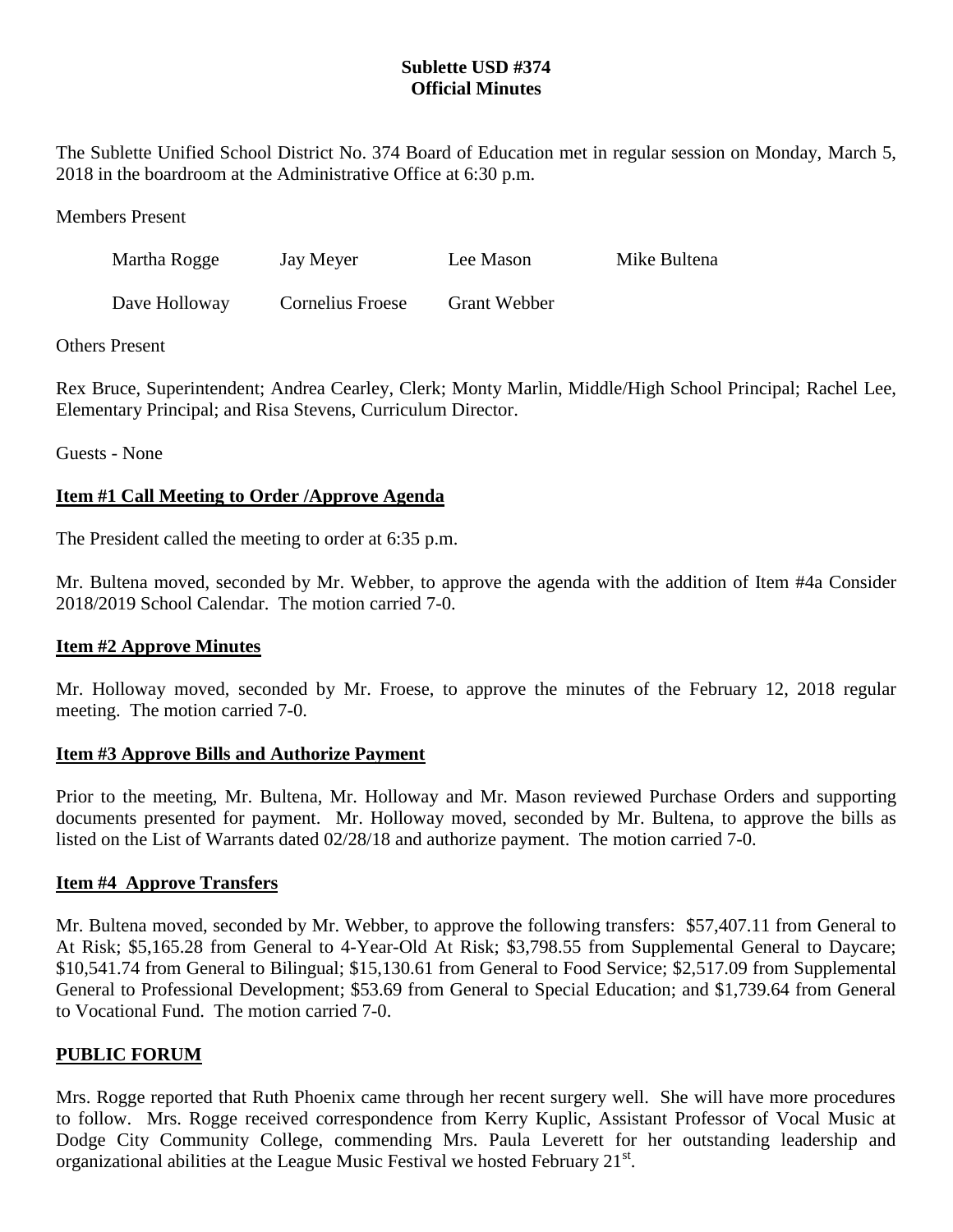Board Minutes Page 2 March 5, 2018

#### **Reports**

#### Curriculum

Mrs. Stevens reported the elementary and middle school math curriculum will be up for renewal soon. They will look at the options in the fall and vote in the spring. Reading/ELA curriculum will come up for renewal the following year. Science/Social Studies committee is working on their on-line curriculum. Mrs. Stevens passed out the USD 374 Foundational Structures sheet with some KESA/accreditation information. Our OVT (Outside Validation Team) visit is set for April 30. It will include a focus group meeting which we need to have at least one board of education member in attendance. The various SAC and site council meetings are scheduled for this week.

#### **Principals**

Mr. Marlin reported the MS Scholars Bowl team are League Champions; Ellie Bultena competed at the State Spelling Bee and will also compete at the State Geography Bee in Abilene on April 6; the annual MS trip to Topeka will be after Spring Break; Feb. 23<sup>rd</sup> Beth Popejoy with the KBI met with Sublette and Satanta parents; Feb. 21<sup>st</sup> we hosted the HS League Music Festival - thank you to Mrs. Leverett, Mr. Roths and Ms. Fuller; FFA report – Kansas State Vo Ag teachers and students visited recently; and Mr. Johnson's team placed first at a welding competition in Garden City recently. Mr. Marlin and the Board expressed their sincere thanks to Karen Gesling for agreeing to finish the school year in the high school math classroom.

Mrs. Lee reported the elementary had a fun week celebrating Dr. Seuss's birthday last week. They recently held a fundraiser for the Leukemia Foundation as a service project. She also reported that 16 students qualified at the Regional Science Fair in Liberal last Saturday and will advance to the State Science Fair in Wichita on April 6. The PTO group held a fundraiser – "Kiss the Goat" – with the proceeds going to the Jeremy McVey hospital fund. There will also be a fundraiser meal on March  $11<sup>th</sup>$  at the Copeland Jr. High for the McVevs.

#### Activities Director

Mr. Marlin gave the report for Mr. Carter who was at a league coaches meeting. He reported the spring sports of baseball, softball and track have started.

#### SWPRSC/HPEC

Mrs. Rogge reported on the SWPRSC Board meeting. Mr. Bultena was unable to attend the HPEC meeting.

#### Superintendent:

Mr. Bruce reported that on March  $19<sup>th</sup>$  at 7:30 p.m. at the High School Auditorium there will be a demonstration/presentation of what our schools have in place for school safety. Bids are in and they are ready to finalize the purchase of a shop air quality system for the high school. Our Section 125 plan with American Fidelity was discussed as well as the possibility of using a health savings plan because of the rising cost of our current health insurance provider.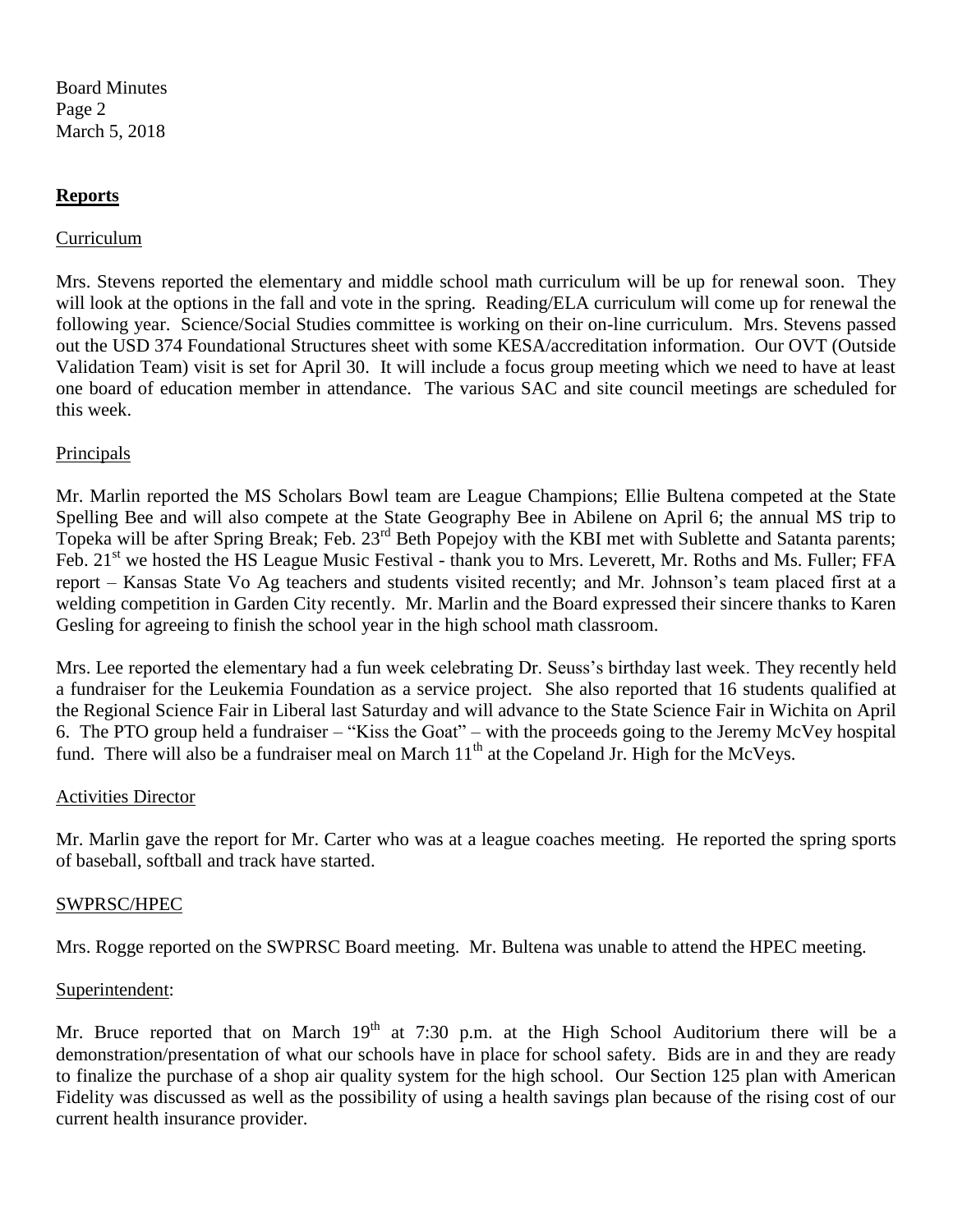Board Minutes Page 3 March 5, 2018

### **Item #4a Consider 2018/2019 School Calendar**

Mr. Bultena moved, seconded by Mr. Mason, to approve the 2018/2019 school calendar as presented. The motion carried 7-0.

### **Item #5 Executive Session – Matters relating to the safety of the school**

Mrs. Rogge moved, seconded by Mr. Webber, to go into executive session to discuss visitor entry and resource officer location pursuant to the exception under KOMA for school security matters to ensure the security of the school, its buildings and/or its systems is not jeopardized, to include Mr. Bruce, Mrs. Lee and Mr. Marlin in executive session, and the open meeting will resume in the board room at 8:15 p.m. The motion carried 7-0.

The Board reconvened to open session at 8:15 p.m.

Mrs. Rogge moved, seconded by Mr. Bultena, to go into executive session to discuss visitor entry and resource officer location pursuant to the exception under KOMA for school security matters to ensure the security of the school, its buildings and/or its systems is not jeopardized, to include Mr. Bruce, Mrs. Lee and Mr. Marlin in executive session, and the open meeting will resume in the board room at 8:30 p.m. The motion carried 7-0.

The Board reconvened to open session at 8:30 p.m.

## **Item #6 Executive Session – Non-Elected Personnel**

Mr. Rogge moved, seconded by Mr. Webber, to go into executive session to discuss an individual employee's performance and a potential employee pursuant to non-elected personnel exception under KOMA, to include Mr. Bruce in executive session, and the open meeting will resume in the boardroom at 9:00 p.m. The motion carried 7-0.

The Board reconvened to open session at 9:00 p.m.

### **Item #7 Administrative Contracts - Superintendent**

Mr. Meyer moved, seconded by Mr. Froese, to extend the contract of Rex Bruce, Superintendent of Schools by one year to June 30, 2021. The motion carried 7-0.

### **Item #8 Contract Approval**

Mr. Holloway moved, seconded by Mr. Webber, to approve the contract of Amber Garetson as high school math teacher. The motion carried 7-0.

### **Item #9 Resignations**

Mr. Bultena moved, seconded by Mr. Froese, to accept the resignation of Dalaney (Little) Kelling as Day Care provider, effective March 8, 2018. The motion carried 7-0.